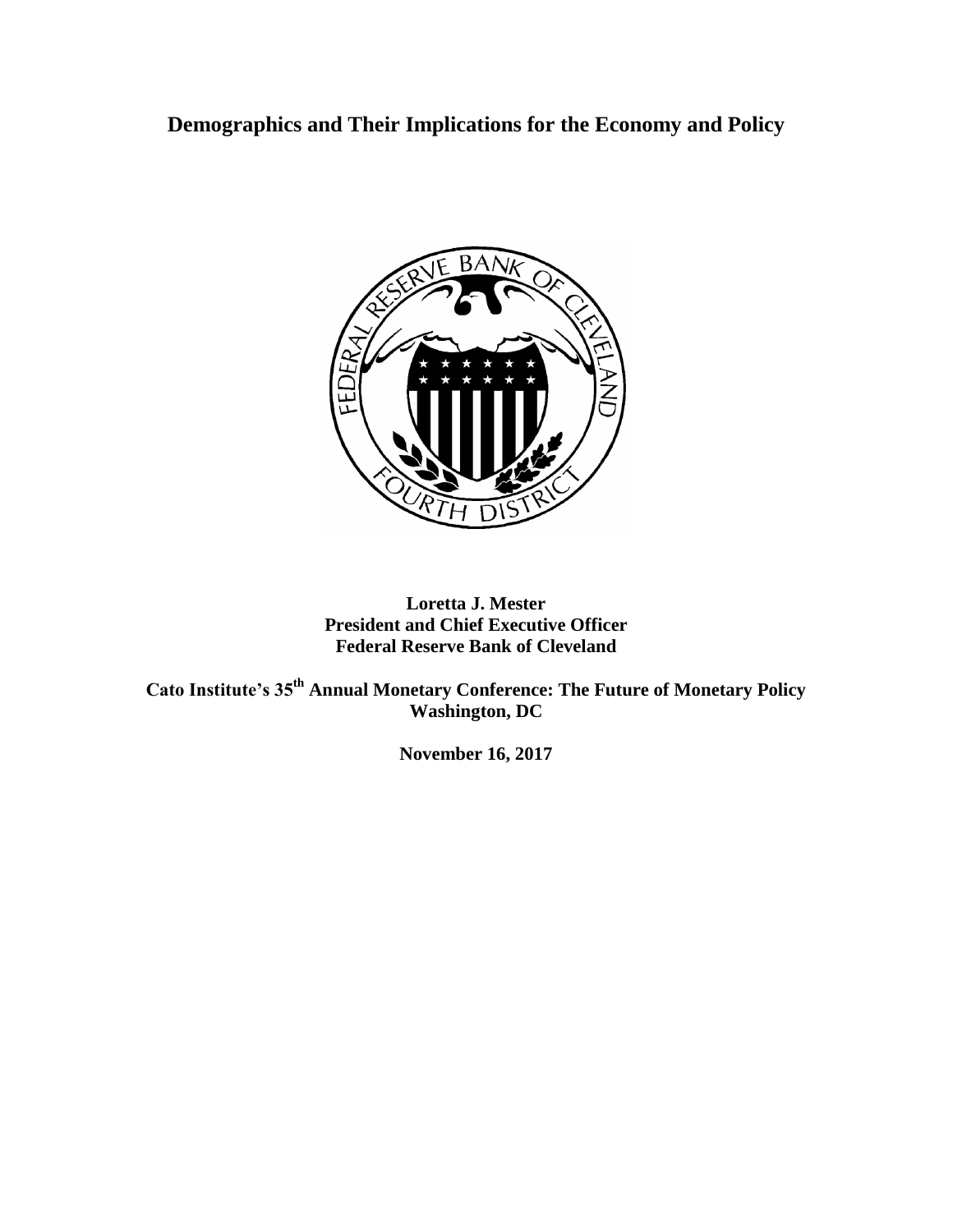# **Introduction**

I thank the organizers for inviting me to speak at the Cato Institute's 35th annual monetary conference. To some of us, 35 seems relatively young, but for a conference series, it is a ripe old age. The series' longevity underscores the important contributions it has made over the years to the public discourse on monetary economics and policy. Whether you interpret 35 as young or old depends on the context, which brings me to my topic today: demographics and their implications for the economy and policy. This might seem like an unusual topic for a Cato conference, but demographics have been on my mind, and not just because I had a birthday last month.

The word "demographics" comes from the Ancient Greek: "demo" meaning people and "graphics" meaning measurement. There is a strong tradition of studying demography as part of economics. Malthus's writings on population growth are a part of many history-of-thought courses in economics. More recently, as the economy has moved from financial crisis and the Great Recession to sustainable expansion, attention has shifted from cyclical aspects of the economy to structural factors. In addition, as policy has begun to normalize, the question has been raised: "what is normal?" To answer such a question, we need to understand how the underlying fundamentals of the economy are evolving. A critical factor is demographics. Demographic change can influence the underlying growth rate of the economy, structural productivity growth, living standards, savings rates, consumption, and investment; it can influence the long-run unemployment rate and equilibrium interest rate, housing market trends, and the demand for financial assets. Moreover, differences in demographic trends across countries can be expected to influence current account balances and exchange rates. So to understand the global economy, it helps to understand changing demographics and the challenges they pose for monetary and fiscal policymakers.

Today I will talk about some of these demographic trends and their policy implications. Of course, the views I'll present are my own and not necessarily those of the Federal Reserve System or my colleagues on the Federal Open Market Committee.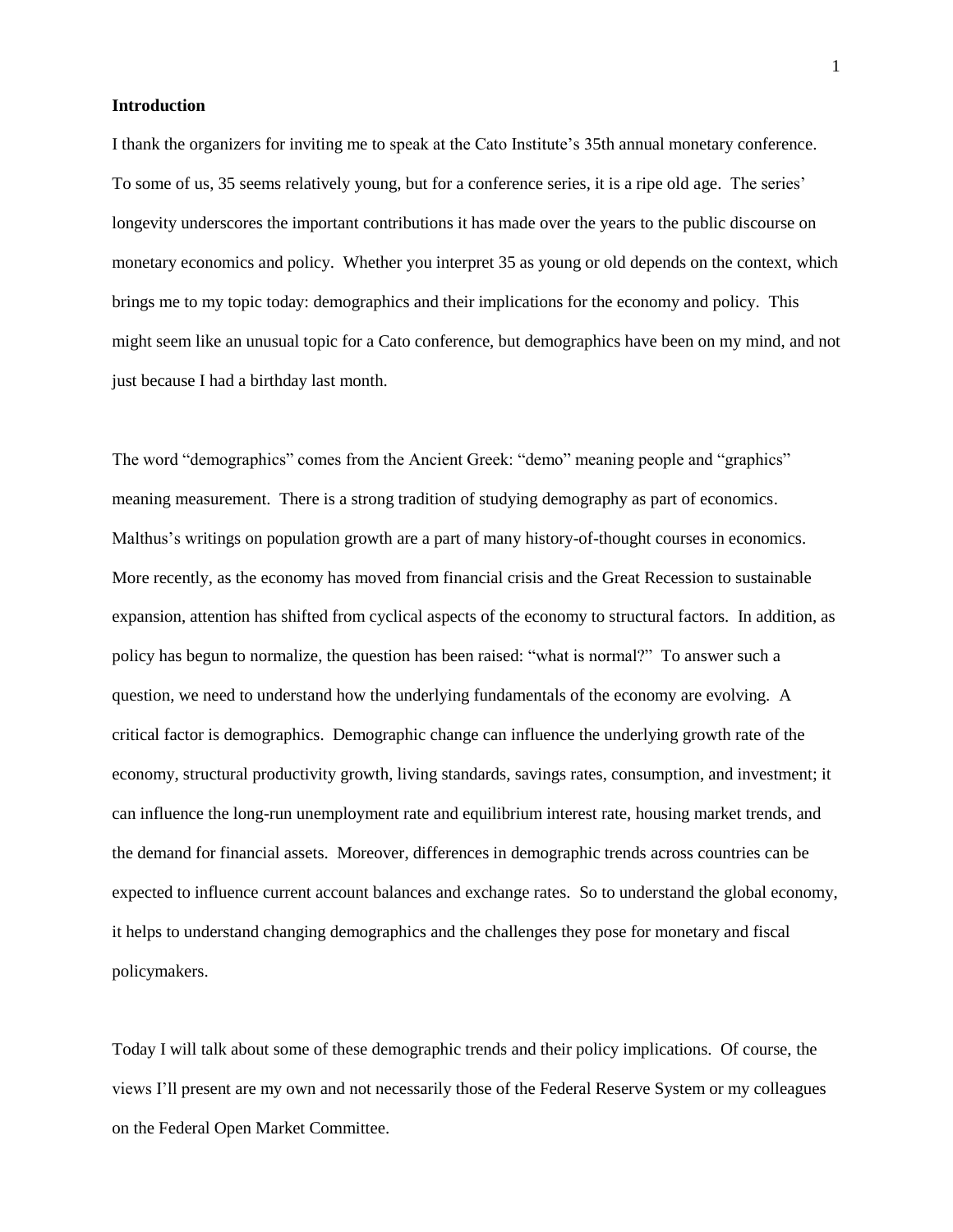# **Demographic Trends**

Until the early 18<sup>th</sup> century, world population grew little because high mortality rates offset high fertility rates.<sup>1</sup> But increased knowledge and technological change in the form of advances in medicine, public health, and nutrition began to lower mortality rates. Fertility rates also began to decline. In the U.S. there were shifting preferences for smaller families because of the rising opportunity costs of having children and the higher costs of raising and educating them. The shift in population from rural to urban areas reduced the need for large families to run farms. There were changes in social norms regarding the use and availability of birth control. The baby boom in the U.S. after World War II, and the subsequent echo when the baby boom generation began having their own children, were exceptions to a generally downward trend in the birth rate. Today, the fertility rate in the U.S. is 1.88 births per woman.<sup>2</sup> This is less than the United Nations' estimated 2.1 replacement rate needed to keep the population stable, and it is considerably less than the fertility rate in 1900, which was over  $3<sup>3</sup>$ 

As these demographic changes have played out, the average life expectancy in the U.S. has risen and the population has aged. Average life expectancy at birth is now nearly 80 years old, 30 years higher than it was in 1900.<sup>4</sup> The median age of the U.S. population is approaching 38 years old, nearly 10 years older than in 1970.<sup>5</sup> By 2050, the U.N. projects that the median age in the U.S. will be 42 years old and that the number of people age 65 or older per 100 of working-age people, those age 15 to 64, will be more than double what it was in 1970. 6

<sup>&</sup>lt;sup>1</sup> Two useful survey articles on the demographic change are Lee  $(2003)$  and Bloom and Canning (2004).

 $2$  See United Nations (2017, p. 807).

 $3$  For the replacement rate, see United Nations (2017), p. xxvii. Note, however, that Espenshade, et al. (2003) point out that there is considerable variation in replacement rates across countries. Haines (1998, Table 7-2) reports that, in 1900, the fertility rate was 3.56 for whites and 5.61 for black and other populations.

<sup>4</sup> Life expectancy at birth in the U.S. over 2010-2015 was 78.9 (United Nations (2017, p. 805)). The life expectancy at birth in the U.S. in 1900 was 47.3 (National Research Council (2012, p. 32)).

<sup>5</sup> According to the United Nations (2017, p. 807), the median age in the U.S. was 28.4 in 1970, 37.6 in 2015, and it is estimated to be 38.3 in 2020.

 $6$  According to the United Nations (2017, p. 807), this old-age dependency ratio was 16.3 in 1970, 22.1 in 2015, and is expected to rise to 36.4 by 2050.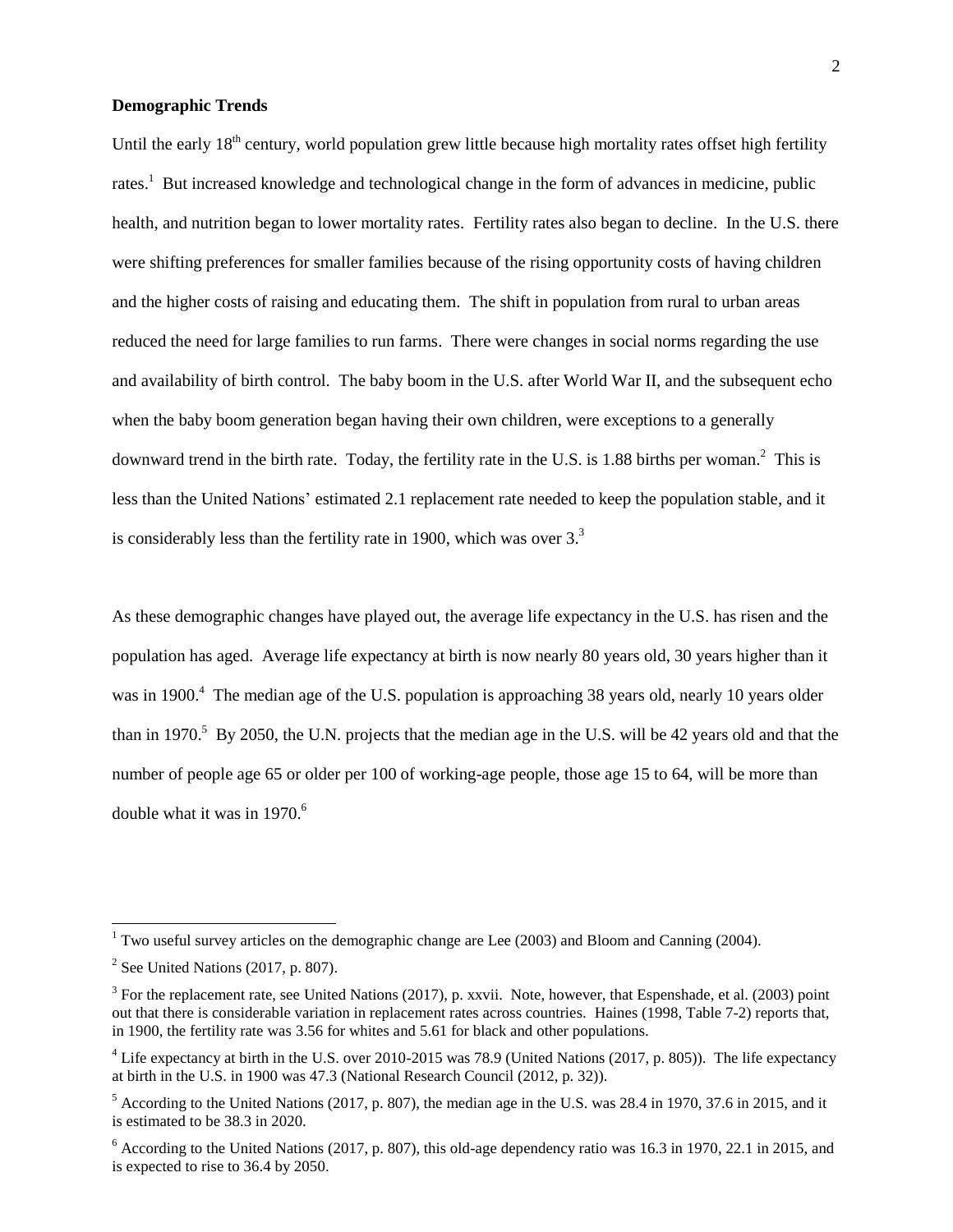Reflecting projections of relatively stable fertility rates and continued aging of the population, world population growth is expected to slow.<sup>7</sup> It averaged around 2 percent per year in the latter half of the 1960s and slowed to 1.2 percent per year over 2010-2015.<sup>8</sup> U.S. population growth, including net international migration, is expected to slow from about 0.8 percent in recent years to under 0.5 percent in 2050, with nearly two-thirds of that growth coming from net migration.<sup>9</sup>

A number of advanced economies are further along in this demographic transition than the U.S. is, and the process of population aging is accelerating worldwide.<sup>10</sup> In Japan, the population has been shrinking over the past five years, the ratio of older people to working-age people is the highest in the world, and the median age is almost 47 years old.<sup>11</sup> Across Europe, fertility rates have been below the replacement level for some time.<sup>12</sup> In China, the growth rate of the working-age population has slowed since the late 1980s, and partly because of its previous one-child policy, China's population is also rapidly aging.<sup>13</sup> The median age in China has increased from around 19 years in 1970 to 37 years in 2015.

On the other hand, many low- and middle-income countries are at a considerably earlier phase in the demographic transition, with young and faster growing populations, and rising labor force participation rates. In India, the median age is around 27 years and the annualized growth rate of the population from 2010 to 2015 has been 1.2 percent.<sup>14</sup> The U.N. projects that, in seven years, the population of India will surpass that of China, currently, the most populous country, and that India's population will continue to

 $\overline{a}$ 

<sup>&</sup>lt;sup>7</sup> The United Nations (2017, p. 807) projects that the U.S. fertility rate will vary between 1.88 and 1.92 between 2015 and 2100. The CBO (March 2017, p. 30) projects that the U.S. fertility rate will be 1.9 children per woman over 2017-2047.

 $8$  See United Nations (2017, p. 3).

 $9^9$  For population growth projections, including projections for natural increases and net international migration, see U.S. Census Bureau (2014). Also see population growth projections in United Nations (2017, p. 807) and CBO (March 2017, p. 30).

 $10$  See Bloom and Canning (2004, p. 18).

 $11$  See United Nations (2017, p. 415). The United Nations defines this potential support ratio as the number of persons age 20 to 64 divided by the number age 65 or over (see United Nations (2017, p. xxxiii)).

 $12$  See United Nations (2017, p. xxvii).

 $13$  See United Nations (2017, p. 191) and Peng (2011).

 $14$  See United Nations (2017, p. 383).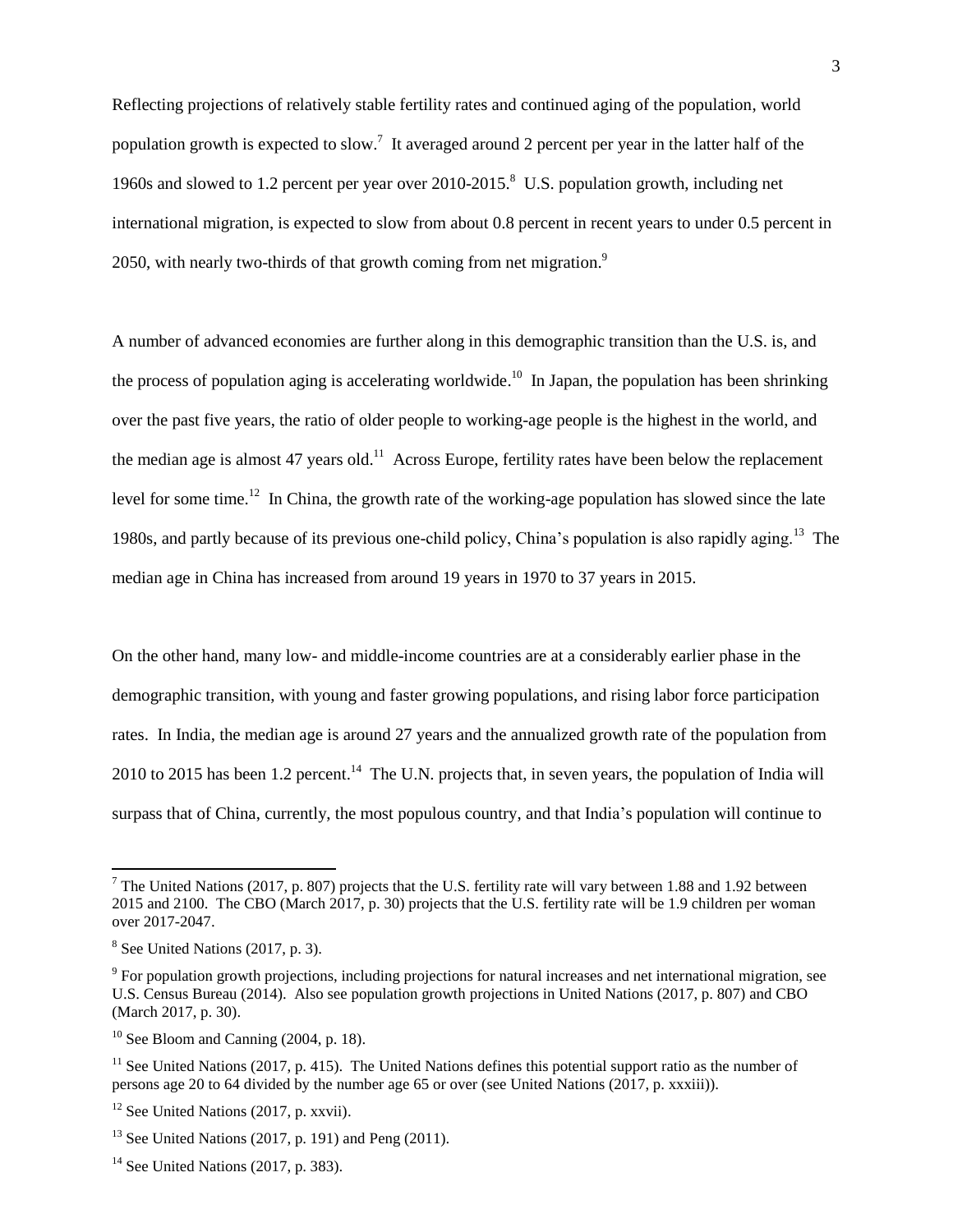grow through 2050. Much of the increase in world population between now and 2050 is projected to be in Africa, where fertility rates remain high.

The implications of these global demographic patterns for the future of the U.S. economy are worth considering because they pose some challenges for policymakers. Indeed, the magnitude of the effects will depend on policy responses. The remainder of my talk will discuss some of the ways these changing demographics could influence the U.S. economy, in particular, labor markets and economic growth. Then I will turn to considerations for monetary, fiscal, and other government policies.

#### **Demographic Implications for Labor Markets**

Demographics influence the supply of labor. Typically, as mortality rates decline and people live longer, the supply of labor increases. We saw this pattern begin in the U.S. in the late 1960s and the 1970s, especially as women and the baby boomers began entering the workforce. The result was an increase in the available supply of prime-age workers, both females and males, and potential growth rates in the 3 to 4 percent range.<sup>15</sup>

Even though increased life expectancy means individuals will need to work longer in order to save more for retirement, usually, population aging eventually leads to a downward trend in labor force participation in the aggregate.<sup>16</sup> This is already happening in the U.S. Labor force participation peaked at 67.3 percent in early 2000 and fell to 66.0 percent in December 2007, as the Great Recession was beginning. Since then, it has fallen further, to 62.7 percent as of October. While some of the decline represents cyclical

 $15$  See CBO (June 2017).

 $16$  Note that, so far, we have not seen much shift in the retirement age in the U.S. In fact, since the 1970s, the average retirement age has been little changed even as life expectancies have continued to rise. This means people are spending more time in retirement and a smaller share of their lives working, which will put pressure on pension plans and savings. (According to OECD estimates, the average retirement age for men in the U.S. was 66.1 between 1980 and 1984 and 65.4 between 2010 and 2014. Life expectancy at age 65 has increased from 14.8 years in 1970 to 19.4 years in 2015 (United Nations (2017, p. 807)). Data from Social Security (2016) indicate that the average age of claims for retired workers has been little changed since 1970.)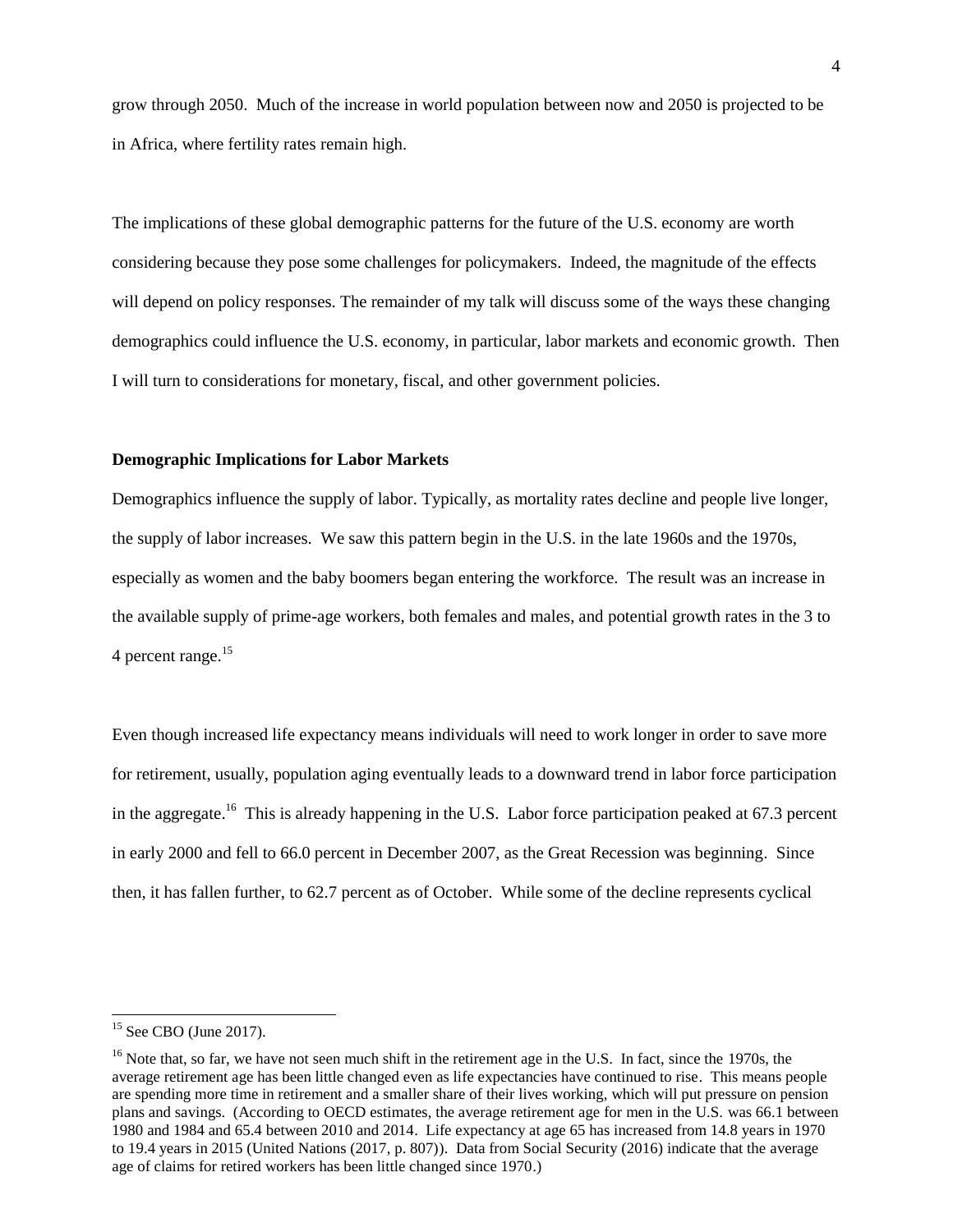factors, research suggests that most of the fall in the overall participation rate can be attributed to demographics: the combination of an aging population and reduced participation rates at older ages.<sup>17</sup>

As a result of lower population growth and labor force participation, the growth of the U.S. labor force has slowed considerably, from 2.5 percent per year, on average, in the 1970s, to around 0.5 percent per year over 2010-2016. It is expected to remain near that level over the next decade.<sup>18</sup>

The changing age distribution of workers can affect not only labor force growth and participation but also the longer-run natural rate of unemployment. Older workers typically have lower unemployment rates than other age groups, and they tend to change jobs less frequently.<sup>19</sup> Young people now make up a smaller share of the labor force. All else equal, the combination of lower quit rates for older workers and lower numbers of younger workers should imply a lower natural rate of unemployment compared to the 1990s.<sup>20</sup> Of course, the timing and magnitude of this demographic effect are not certain because there are some counterbalancing factors, including the fact that, so far, contrary to expectations, the retirement age for older workers hasn't changed much, the productivity of a worker varies with age, and policies such as unemployment and retirement benefits can affect labor market choices.

#### **Demographic Implications for Economic Growth**

The expected slowdown in population growth and labor force participation rates will have implications for long-run economic growth and the composition of growth. The key determinants of the economy's longer-run growth rate are labor force growth and structural productivity growth – how effectively the economy combines its labor and capital inputs to create output. Demographics suggest that labor force

 $17$  See Aaronson, et al. (2006) and Aaronson, et al. (2014).

 $18$  According to the latest available projections, the U.S. Bureau of Labor Statistics estimates that annual growth in the labor force over 2016-2026 will average 0.6 percent (U.S. Bureau of Labor Statistics, 2017, p 2.).

<sup>&</sup>lt;sup>19</sup> See Bean (2004) and Cairó and Cajner (forthcoming). Tasci (2012) documents that the job separation rate was rising through the early 1980s and then declining thereafter, likely due to demographic changes.

<sup>&</sup>lt;sup>20</sup> Estimates of the natural rate of unemployment vary depending on what one assumes about the labor force participation rate. The FOMC participants' projections of the longer-run unemployment rate range from 4.4 to 5.0 percent (see FOMC, September 2017). Aaronson, et al. (2015) estimate that changes in the age and gender composition of the labor force will mean that the natural rate of unemployment will be two-tenths of a percentage point lower by 2020, with a similar-size decline attributed to higher educational attainment.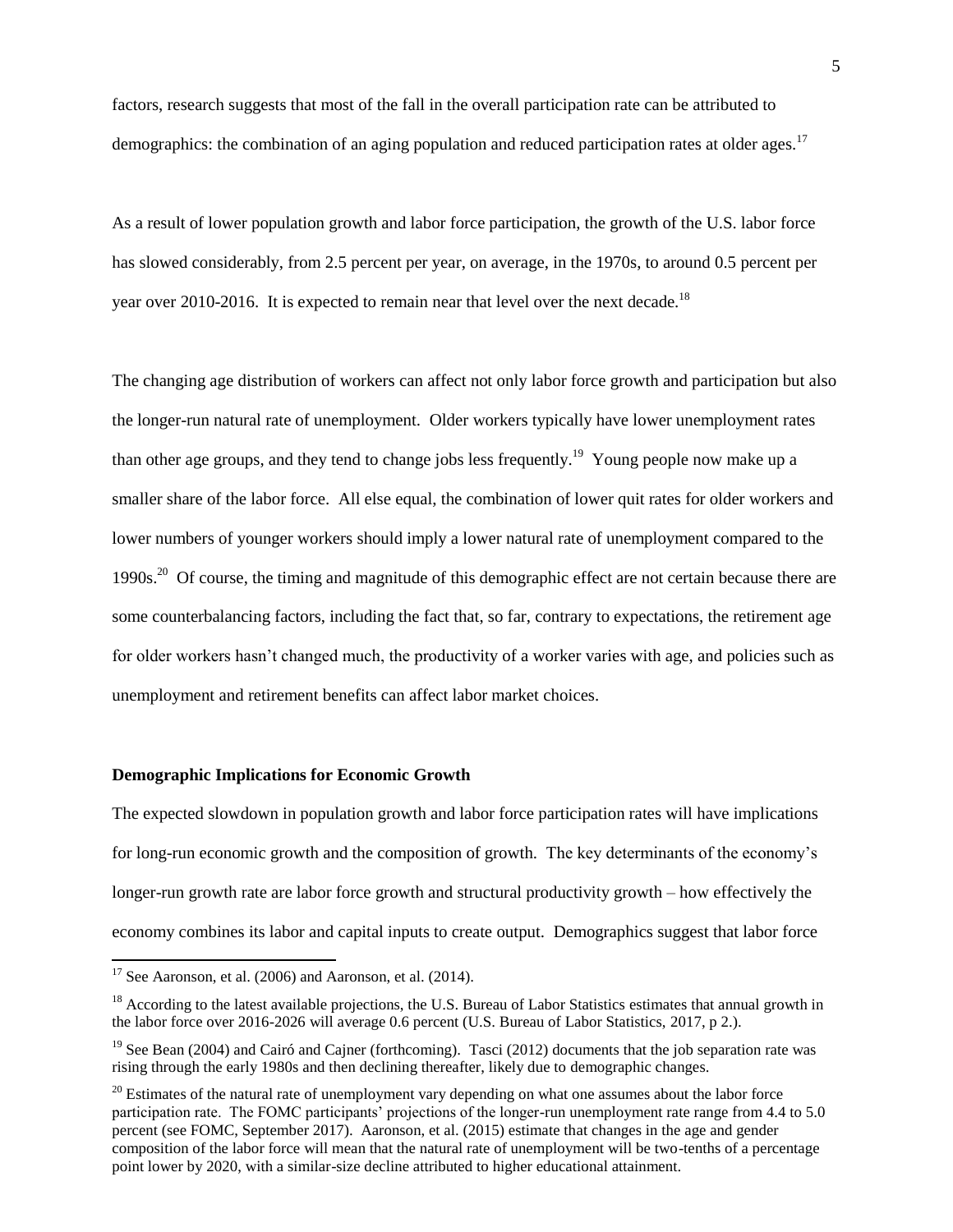growth will be considerably slower than it has been in recent decades, and this will weigh on long-run economic growth.

In addition, in theory, the aging of the population may also have a negative effect on structural productivity growth. Over the past five years, labor productivity, measured by output per hour worked in the nonfarm business sector, has grown at an annual rate of only about a half of a percent; over the entire expansion, it has averaged 1 percent. While some part of the slowdown is likely cyclical, reflecting persistent effects of the Great Recession on investment spending, structural factors are also weighing on productivity growth. Older workers tend to stay longer in their jobs than younger workers, who are more likely to change jobs and employers. This allows older workers to gain deeper experience, which can be positive for productivity growth. At the same time, lower labor mobility means workers may remain in jobs that are not the best match to their skill sets. This would be a negative for productivity growth. Indeed, one study finds that both short tenures and long tenures adversely affect productivity growth.<sup>21</sup> And historical evidence suggests a hump-shaped relationship between age and productivity, with productivity increasing when a person enters the workforce, stabilizing, and then declining toward the end of a person's work life.<sup>22</sup> Research also indicates that an individual's innovative activity and scientific output peaks between the ages of 30 and 40, although that age profile has been shifting older over time.<sup>23</sup>

Labor mobility and business dynamism, including the number of start-ups in key innovative sectors like high-tech, have been declining for some time.<sup>24</sup> Whether dynamism will remain low is an open question, but the aging of the population is here to stay. So far, the magnitude of the negative effect of the aging workforce on productivity growth appears to be quite small.<sup>25</sup> Even so, the demographics-induced slower

 $\overline{a}$ 

 $21$  See Auer, et al. (2005).

<sup>&</sup>lt;sup>22</sup> See Skirbekk (2008) and National Research Council (2012, Chapter 6).

 $^{23}$  One study showed that the median age of Nobel prize winners in physics, chemistry, and medicine has increased about two years per century and the mean age has risen by eight years (see National Research Council (2012, Chapter 6)).

 $24$  See Haltiwanger (2015).

 $25$  For example, the National Research Council's (2012, Chapter 6) review of the literature showed that a changing age distribution had little effect on the distribution of earnings, a proxy for productivity. Their estimation of the effect for OECD countries indicates that productivity increases and then decreases with age, with a maximum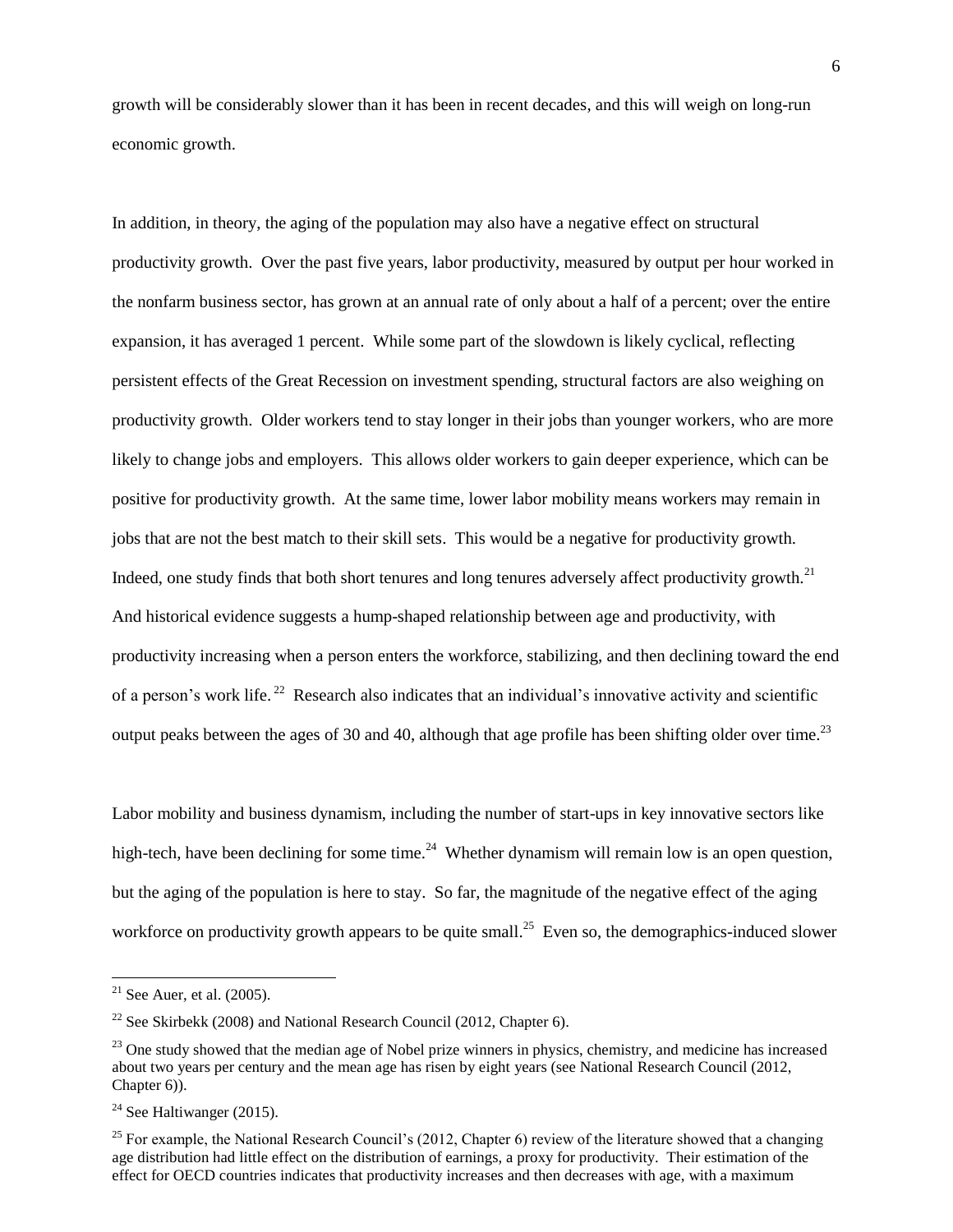growth of the labor force and the possible dampening effect on productivity growth suggest that longerrun output growth will likely remain below the 3 to 3.5 percent rate seen over the 1980s and 1990s, unless there is some effective countervailing policy response.<sup>26</sup>

In addition to affecting the economy's trend growth rate, demographics will likely affect the composition of growth by shaping aggregate consumption, saving, and investment decisions. Increased longevity means that people will need to save more over their working life to fund a longer retirement period. This is especially true given the degree of underfunding of public pension plans at the state and federal levels. Demand for healthcare will continue to rise, and an aging population will place different demands on the housing sector than a younger population, affecting the demand for single- versus multi-family properties, for owning versus renting, and for residential improvements that allow older adults to age in place.<sup>27</sup> By affecting the composition of output, changes in the age distribution have the potential to affect the business cycle. Because of its cyclical and structural implications, demographic change also has implications for monetary policy. Let me talk about three.

### **Demographic Implications for Monetary Policy**

l

First, although monetary policy cannot affect the growth rate of potential output or the long-run natural rate of unemployment, it needs to take these into account as part of the economic environment, and to consider the downward pressure demographics put on both relative to their historical levels.

Second, changes in demographics could also affect the transmission mechanism of monetary policy to the economy, in particular, the strength of wealth effects versus income effects. Older people tend to hold

reached at about 40 years. Based on projections of the age distribution and their preferred quadratic specification, they estimate that changes in the age distribution will subtract only about 0.1 percentage point per year from aggregate productivity growth over the next 20 years (see National Research Council (2012, Chapter 6, Table 6-2, p. 119)). Note that Feyrer (2007) finds that differences in demographics could explain as much as a quarter of the gap in productivity between OECD countries and low-income countries. However, the National Research Council suggests that sampling error may explain the large magnitude of that finding.

<sup>&</sup>lt;sup>26</sup> The Congressional Budget Office currently estimates that potential GDP growth averaged 3.4 percent per year over 1982-1990 and 3.3 percent per year over 1991-2001; it projects that potential growth will average 1.8 percent per year over 2017-2027. See CBO (June 2017).

 $27$  See Joint Center for Housing Studies of Harvard University (2014).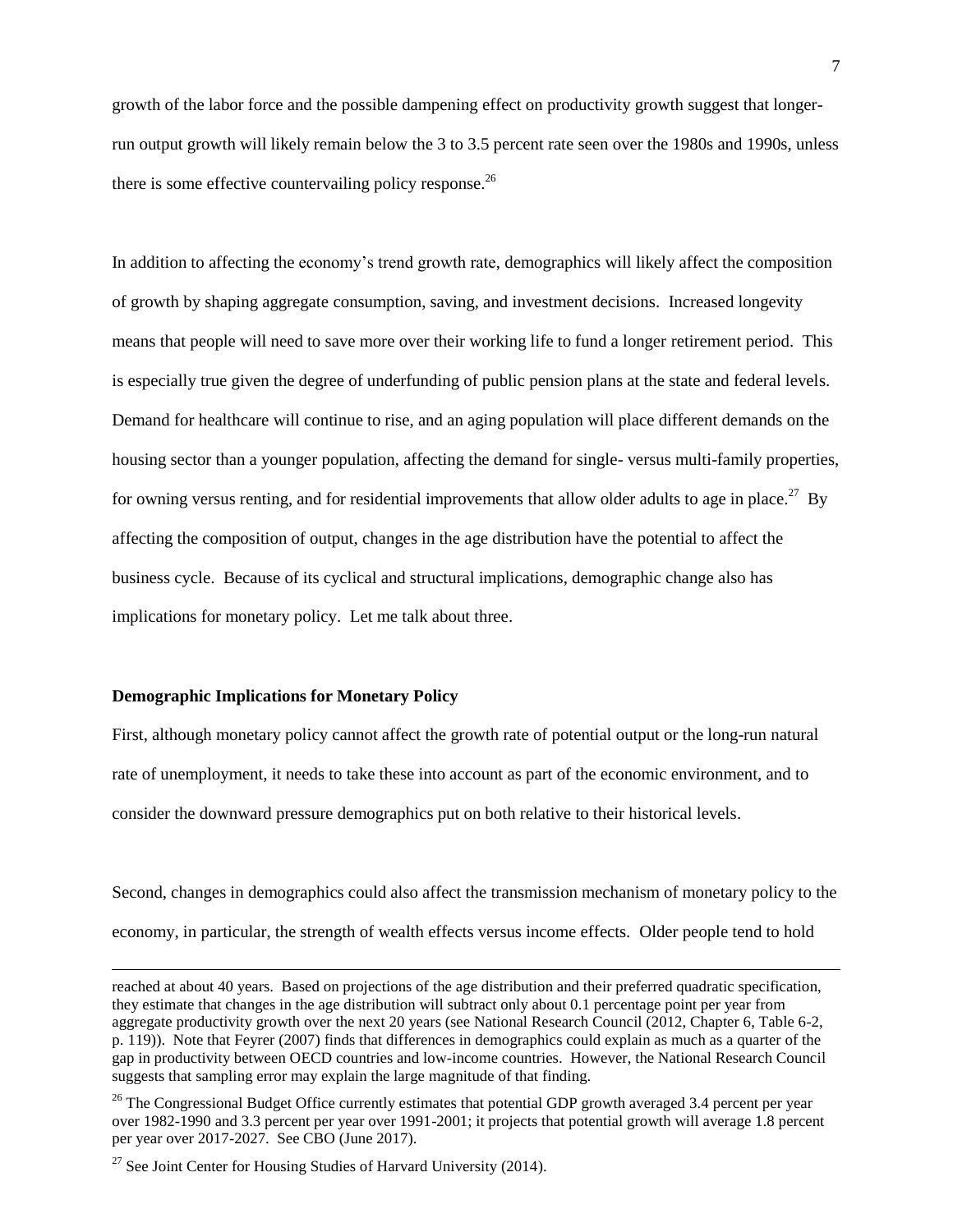more assets than the young and tend to be creditors while drawing down their assets to fund their consumption during retirement. Younger people tend to be borrowers but face tighter credit constraints than the old because they hold fewer assets. As the share of the population shifts from young to old, the propagation of an interest rate change through the economy is likely to change. There will be a smaller share of young borrowers able to take advantage of a decrease in interest rates but a larger share of older people who benefit from higher asset prices; similar reasoning applies for an increase in interest rates. Demographic change may mean that wealth effects become a more important channel through which monetary policy affects the economy.<sup>28</sup>

A third important implication of demographic change for monetary policy is through its effect on the equilibrium long-term interest rate. FOMC participants have been lowering their estimates of the fed funds rate that will be consistent with maximum employment and price stability over the longer run. The median estimate has decreased from 4 percent in March 2014 to 2.8 percent today. And empirical estimates of the equilibrium real fed funds rate, so-called *r*-star, while highly uncertain, are lower than in the past. $29$ 

Demographic change may be a factor in this decline to the extent that it results in a lower long-run growth rate of consumption and, therefore, of output, which is a key determinant of the longer-run equilibrium interest rate. The magnitude of any effect is difficult to determine because complicated dynamics are at work. Static analysis might suggest that as longevity increases, people will want to accumulate more assets to fund their retirements and this would put upward pressure on asset prices and, therefore, downward pressure on returns. Moreover, because people prefer to reduce their exposure to risk as they age, we might expect to see a shift toward assets with fixed returns, putting upward pressure on risk premia and downward pressure on risk-free rates.<sup>30</sup> However, older people also tend to save less because once people reach retirement age, they need to draw down their savings and perhaps sell assets to fund

<sup>&</sup>lt;sup>28</sup> See Bean (2004) and Imam (2013).

<sup>&</sup>lt;sup>29</sup> For FOMC projections, see FOMC (March 2014) and FOMC (September 2017). For a review of the literature on the equilibrium interest rate, see Hamilton, et al. (2015).

 $30$  Bernanke (2005) discusses how a global savings glut could push down longer-term interest rates.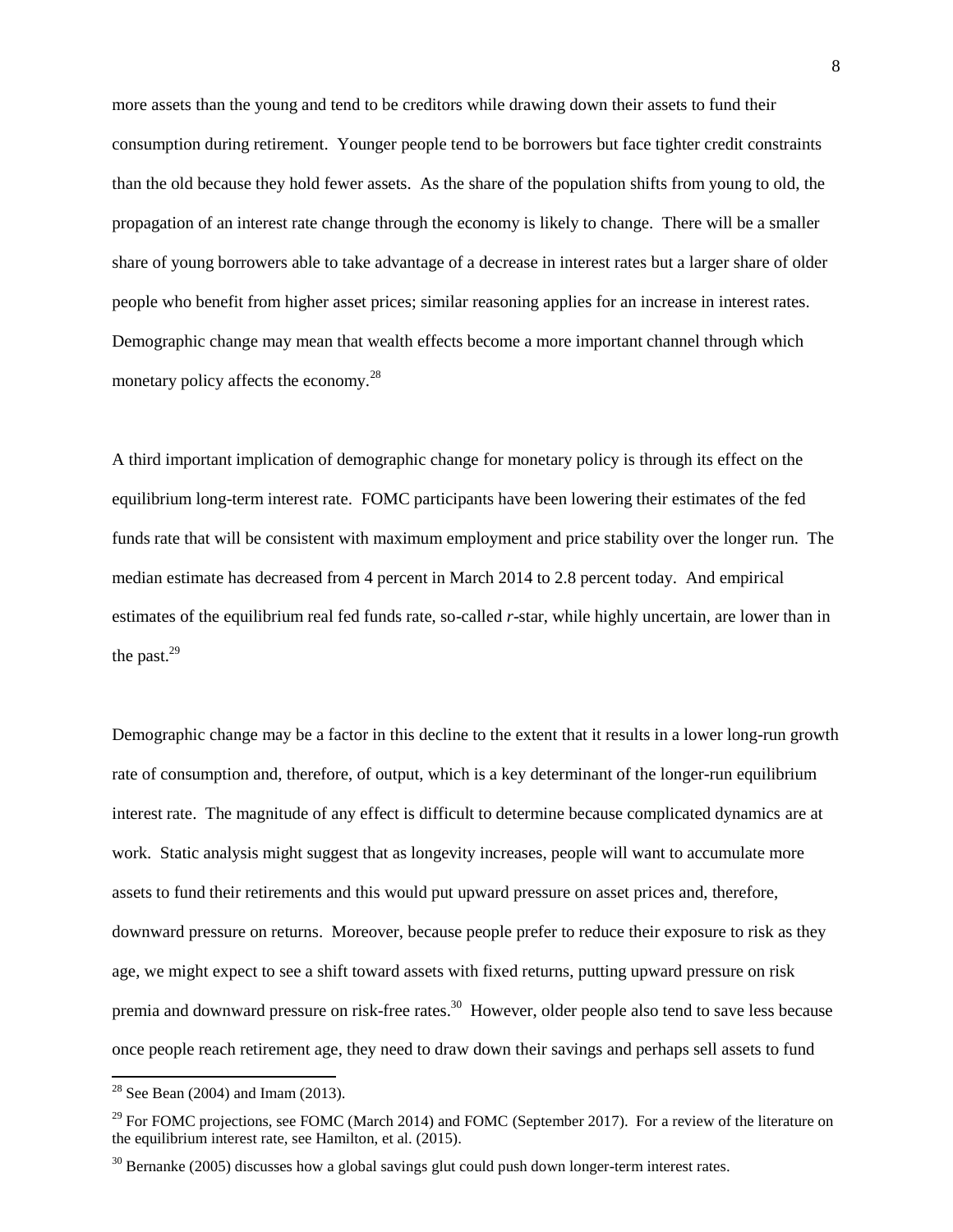their retirement. This countervailing effect from dissaving, as well as public spending on retiree benefits, would tend to put upward pressure on interest rates.<sup>31</sup> Thus, the magnitude and even the sign of the effect of demographic change on interest rates are empirical questions.

So far, there is little evidence that demographic trends are driving large-scale shifts into fixed-income investments that would depress returns; indeed, the evidence suggests that people are under-saving for retirement.<sup>32</sup> Historically, there appears to be only a weak correlation between age structure in the U.S. and asset returns. 33

Ultimately, how demographics affect economic outcomes will also depend on how governments respond, so in the remainder of my time, let me discuss the implications of demographic change for fiscal and other government policies.

# **Demographic Implications for Fiscal and Other Government Policies**

The rising share of older people will put significant pressure on Social Security and Medicare in the U.S., which are structured as pay-as-you-go programs, with current workers providing support for current retirees. Other developed countries' government pension and healthcare funds will also be stressed. Projected longer-run fiscal imbalances are unlikely to be sustainable, and it seems likely that governments will need to respond with some combination of increased borrowing, reduced benefits, increased taxes, program restructuring, and policies intended to stem the growth rate of healthcare costs.<sup>34</sup> Longer-run fiscal sustainability will depend on what combination is used, and how effective the actions are.

 $31$  The simulation results in Fehr, et al. (2008) show an increase in interest rates along the baseline path of demographic change projected for the U.S., the European Union, and Japan. Goodhart and Pradhan (2017) argue that demographic change will lead to increases in the equilibrium interest rate.

<sup>32</sup> See National Research Council (2012, chapter 7).

<sup>&</sup>lt;sup>33</sup> Poterba (2004) finds only a weak correlation between the age structure in the U.S. over the past 70 years and asset returns on stocks, bonds, and Treasury bills.

<sup>&</sup>lt;sup>34</sup> Auerbach (2016) points out that rising healthcare costs, and not aging alone, explain some of the difference in projected fiscal gaps across countries.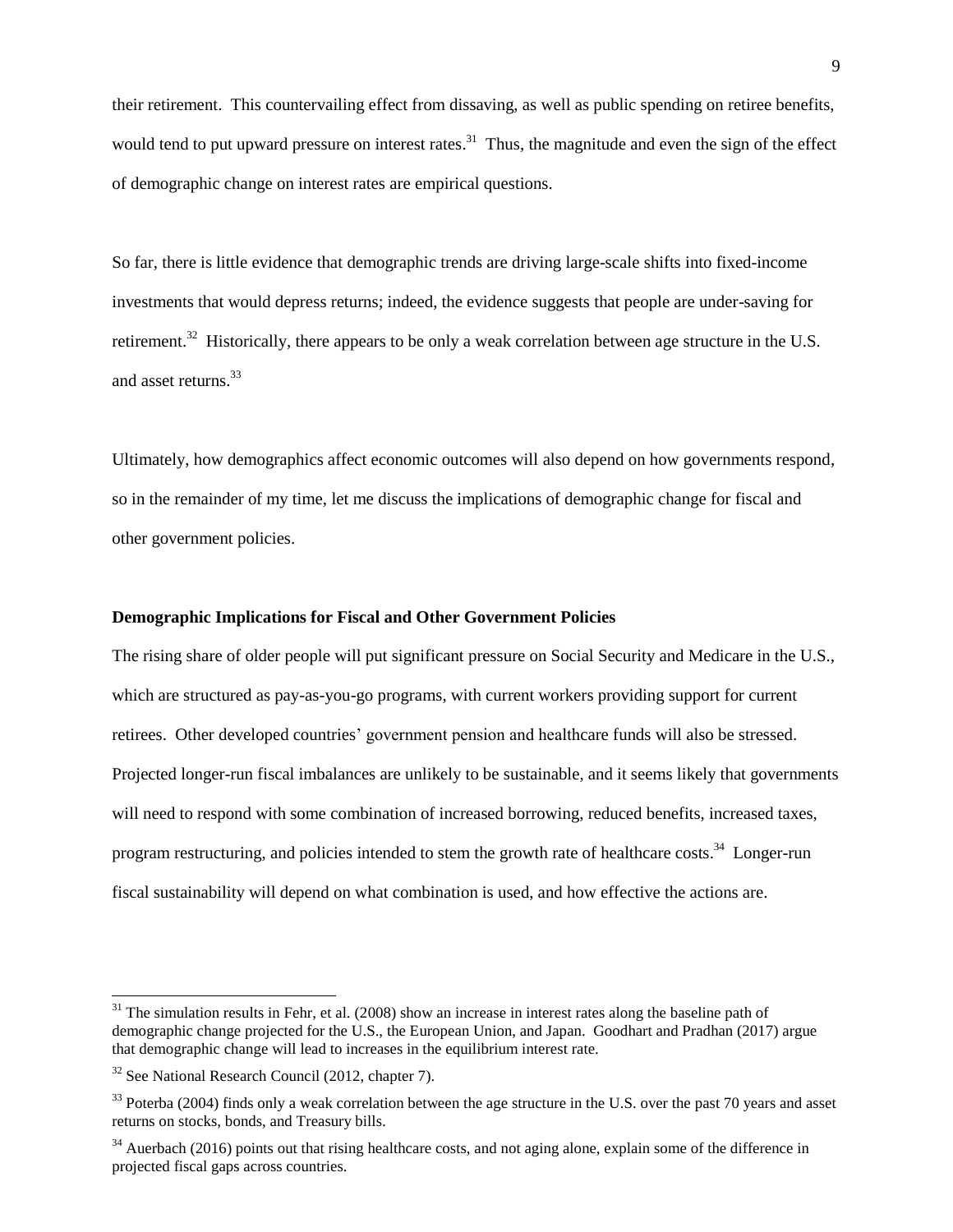According to CBO projections, under current policy, the federal deficit as a share of GDP will more than triple over the next 30 years, from 2.9 percent in 2017 to 9.8 percent in 2047.<sup>35</sup> During this time period, outlays for Social Security and Medicare are projected to rise from 8 percent to 12.4 percent of GDP. As a result, the federal debt-to-GDP ratio rises dramatically, from 77 percent in 2017 to 150 percent in 2047. This increase dwarfs the run-up in debt to fund World War II. The extent to which such an increase, per se, will crowd-out productive investments and lower economic growth is debatable.<sup>36</sup> But the sovereign debt crisis in Europe over 2009-2012 shows that high debt levels can pose severe problems if investors lose faith in the ability of governments to service their debts, generating spikes in what had previously been viewed as risk-free rates.

If financing the funding shortfall through increased government borrowing is undesirable, raising taxes and reducing benefits or other expenditures are not very appealing either. Depending on how such policies are implemented, they could ultimately hurt the economy's longer-run growth prospects, leaving the fiscal outlook even worse. Moreover, in a world where countercyclical fiscal policy is constrained, business cycle volatility could rise, and monetary policy could find itself near the zero lower bound more often, potentially requiring the use of nontraditional policy tools such as asset purchases and forward guidance in order to meet monetary policymakers' economic objectives.<sup>37</sup>

More effective policies to overcome the effects of the aging population on fiscal imbalances would focus on reducing the rising costs of healthcare, not just on health insurance. In addition, policies that increase the growth and productivity of the workforce would address not only fiscal imbalances but the downward pressure on longer-run growth from demographics or other sources. Policies that increase immigration, not reduce it, that support continuing education, that encourage R&D and innovation, and that provide incentives so people work longer should receive attention.

<sup>35</sup> See CBO (March 2017).

<sup>&</sup>lt;sup>36</sup> For discussions, see Cecchetti, et al. (2011), Auerbach and Gorodnichenko (2017), and Reinhart and Rogoff (2010).

<sup>&</sup>lt;sup>37</sup> See Kiley and Roberts (2017).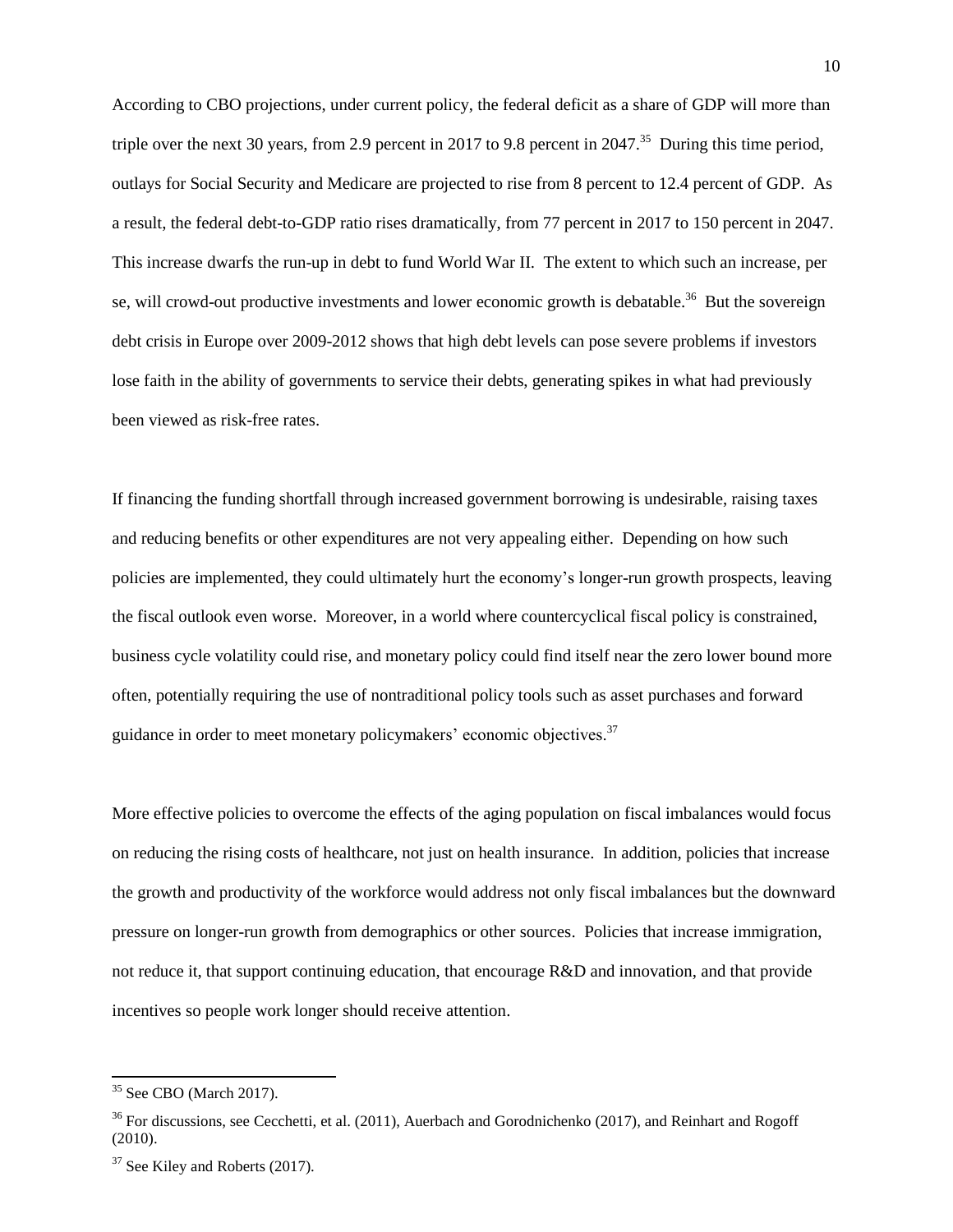# **Summary**

In summary, demographic change will result in a slower-growing and older population. This transition will likely put downward pressure on the growth rate of potential output, the natural rate of unemployment, and the long-term equilibrium interest rate. The magnitude of these effects and the timing are uncertain because they depend on complicated dynamics and the behavior of consumers and businesses. Demographic change may also affect the business cycle and the monetary policy transmission mechanism. Monetary policymakers will need to continually evaluate these structural and cyclical effects in determining appropriate policy. Demographic trends present challenges for fiscal policymakers as well. Rising fiscal imbalances are projected to lead to higher government debt-to-GDP levels, potentially putting upward pressure on interest rates, and crowding out productive investment. But steps can be taken to offset some of the negative consequences of demographic change for the economy. These include policies that focus on increasing productivity and labor force growth and that address growing fiscal imbalances.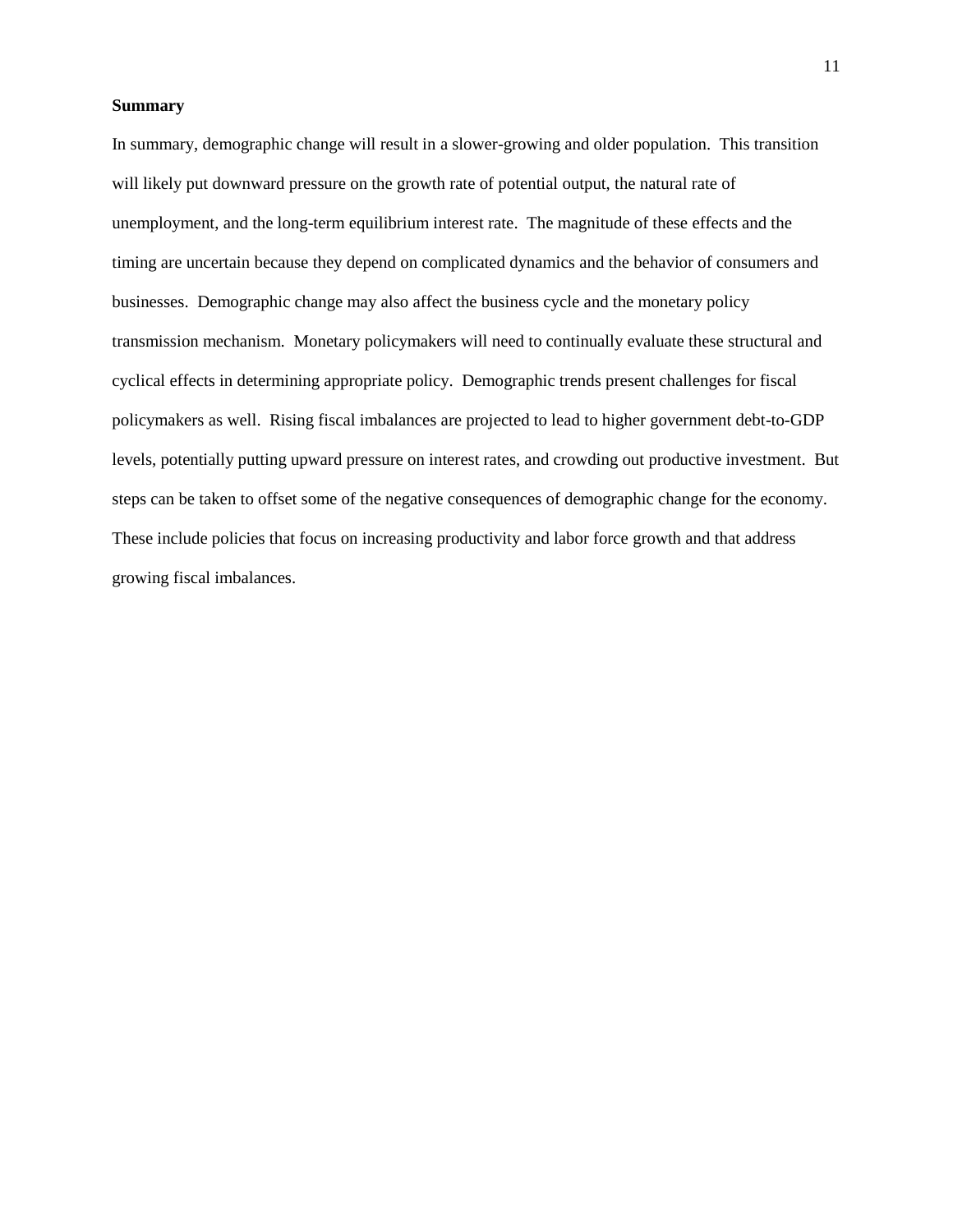## **References**

Aaronson, Daniel, Luojia Hu, Arian Seifoddini, and Daniel G. Sullivan. "Changing Labor Force Composition and the Natural Rate of Unemployment," Federal Reserve Bank of Chicago, *Chicago Fed Letter*, Number 338, 2015.

(https://www.chicagofed.org/~/media/publications/chicago-fed-letter/2015/cfl338-pdf.pdf)

Aaronson, Stephanie, Bruce Fallick, Andrew Figura, Jonathan Pingle, and William Wascher. "The Recent Decline in the Labor Force Participation Rate and Its Implications for Potential Labor Supply," *Brookings Papers on Economic Activity*, Spring 2006.

(https://www.brookings.edu/wp-content/uploads/2006/03/2006a\_bpea\_aaronson.pdf)

Aaronson, Stephanie, Tomaz Cajner, Bruce Fallick, Felix Galbis-Reig, Christopher Smith, and William Wascher. "Labor Force Participation: Recent Developments and Future Prospects," *Brookings Papers on Economic Activity*, Fall 2014.

(https://www.brookings.edu/wp-content/uploads/2016/07/Fall2014BPEA\_Aaronson\_et\_al.pdf)

Auer, Peter, Janine Berg, and Ibrahim Coulibaly. "Is a Stable Workforce Good for Productivity?" *International Labour Review* 144, 2005, pp 319-343. (http://onlinelibrary.wiley.com/doi/10.1111/j.1564-913X.2005.tb00571.x/full)

Auerbach, Alan J. "Long-Term Fiscal Sustainability in Advanced Economies," *Asia and the Pacific Policy Studies* 3, 2016, pp. 142-154. (http://onlinelibrary.wiley.com/doi/10.1002/app5.131/full)

Auerbach, Alan J., and Yuriy Gorodnichenko. "Fiscal Stimulus and Fiscal Sustainability," paper prepared for and presented at a symposium sponsored by the Federal Reserve Bank of Kansas City, at Jackson Hole, Wyoming, 2017.

(https://www.kansascityfed.org/~/media/files/publicat/sympos/2017/auerbach-gorodnichenkopaper.pdf?la=en)

Bean, Charles R. "Overview," *Proceedings of a Symposium Sponsored by the Federal Reserve Bank of Kansas City*, at Jackson Hole, Wyoming, 2004, pp. 447-454. (https://www.kansascityfed.org/publicat/sympos/2004/pdf/Bean2004.pdf)

Bernanke, Ben S. "The Global Saving Glut and the U.S. Current Account Deficit," remarks at the Sandridge Lecture, Virginia Association of Economists, Richmond, Virginia, March 10, 2005. (https://www.federalreserve.gov/boarddocs/speeches/2005/200503102/)

Bloom, David E., and David Canning. "Global Demographic Change: Dimensions and Economic Significance," *Proceedings of a Symposium Sponsored by the Federal Reserve Bank of Kansas City*, at Jackson Hole, Wyoming, 2004, pp. 9-56. (https://www.kansascityfed.org/publicat/sympos/2004/pdf/BloomCanning2004.pdf)

Cairó, Isabel, and Tomaz Cajner. "Human Capital and Unemployment Dynamics: Why More Educated Workers Enjoy Greater Employment Stability," *Economic Journal*, forthcoming, and Board of Governors of the Federal Reserve System Finance and Economics Discussion Series Working Paper 2014-09. (https://www.federalreserve.gov/pubs/feds/2014/201409/201409pap.pdf)

CBO. *The 2017 Long-Term Budget Outlook*, Congressional Budget Office, Congress of the United States, March 2017.

(https://www.cbo.gov/publication/52480)

CBO. Supplemental Data on Potential GDP and Underlying Inputs for *An Update to the Budget and Economic Outlook: 2017 to 2027*, Congressional Budget Office, Congress of the United States, June 2017.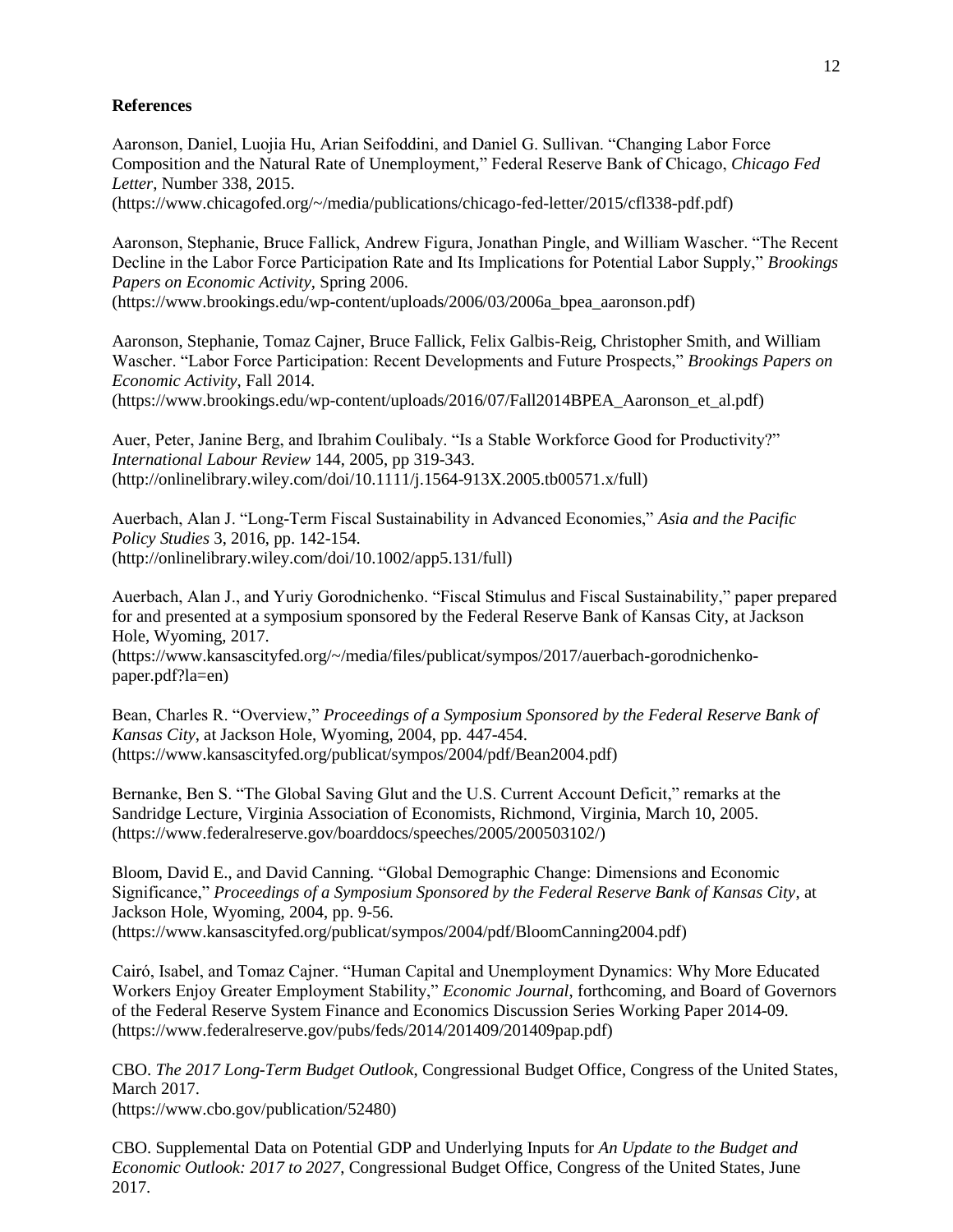(www.cbo.gov/publication/52801)

Cecchetti, Stephen G., M.S. Mohanty, and Fabrizio Zampolli. "Achieving Growth Amid Fiscal Imbalances: The Real Effects of Debt," *Proceedings of a Symposium Sponsored by the Federal Reserve Bank of Kansas City*, at Jackson Hole, Wyoming, 2011, pp. 145-196. (https://www.kansascityfed.org/publicat/sympos/2011/Cecchetti\_final.pdf)

Espenshade, Thomas J., Juan Carlos Guzman, and Charles F. Westoff. "The Surprising Global Variation in Replacement Fertility," *Population Research and Policy Review* 22, 2003, pp. 575-83. (https://link.springer.com/article/10.1023%2FB%3APOPU.0000020882.29684.8e)

Fehr, Hans, Sabine Jokisch, and Laurence J. Kotlikoff. "Fertility, Mortality and the Developed World's Demographic Transition," *Journal of Policy Modeling* 30, 2008, pp. 455-473. (https://www.kotlikoff.net/sites/default/files/Fertility,%20Mortality%20and%20the%20Developed%20W orld%20Demographic%20Transition\_1.pdf)

Feyrer, James. "Demographics and Productivity," *Review of Economics and Statistics* 89, 2007, pp. 100- 109.

(http://www.mitpressjournals.org/doi/pdf/10.1162/rest.89.1.100).

FOMC. "Minutes of the Federal Open Market Committee, March 18-19, 2014," March 2014. (https://www.federalreserve.gov/monetarypolicy/files/fomcminutes20140319.pdf)

FOMC. "Minutes of the Federal Open Market Committee, September 19-20, 2017," September 2017. (https://www.federalreserve.gov/monetarypolicy/files/fomcminutes20170920.pdf)

Goodhart, Charles, and Manoj Pradhan. "Demographics Will Reverse Three Multi-Decade Global Trends," BIS Working Paper no. 656, August 2017. (https://www.bis.org/publ/work656.htm)

Haines, Michael R., "The Relationship Between Infant and Child Mortality and Fertility: Some Historical and Contemporary Evidence for the United States," in Mark R. Montgomery and Barney Cohen, eds., *From Death to Birth: Mortality Decline and Reproductive Change* (Washington, DC: National Academies Press, 1998), pp. 227-253. (https://www.ncbi.nlm.nih.gov/books/NBK233807/)

Haltiwanger, John. "Top Ten Signs of Declining Business Dynamism and Entrepreneurship in the U.S.," paper written for the Kauffman Foundation New Entrepreneurial Growth Conference, August 2015. (http://econweb.umd.edu/~haltiwan/Haltiwanger\_Kauffman\_Conference\_August\_1\_2015.pdf)

Hamilton, James D., Ethan S. Harris, Jan Hatzius, and Kenneth D. West. "The Equilibrium Real Funds Rate: Past, Present, and Future," NBER Working Paper Series 21476, August 2015. (http://www.nber.org/papers/w21476)

Imam, Patrick. "Shock from Graying: Is the Demographic Shift Weakening Monetary Policy Effectiveness," IMF Working Paper 13-191, 2013. (https://www.imf.org/~/media/Websites/IMF/imported-full-textpdf/external/pubs/ft/wp/2013/\_wp13191.ashx)

Joint Center for Housing Studies of Harvard University. "Housing America's Older Adults: Meeting the Needs of an Aging Population," 2014. (http://www.jchs.harvard.edu/sites/jchs.harvard.edu/files/jchs-housing\_americas\_older\_adults\_2014.pdf)

Kiley, Michael T., and John M. Roberts. "Monetary Policy in a Low Interest Rate World," *Brookings Papers on Economic Activity*, 2017. (https://www.brookings.edu/wp-content/uploads/2017/03/5\_kileyroberts.pdf)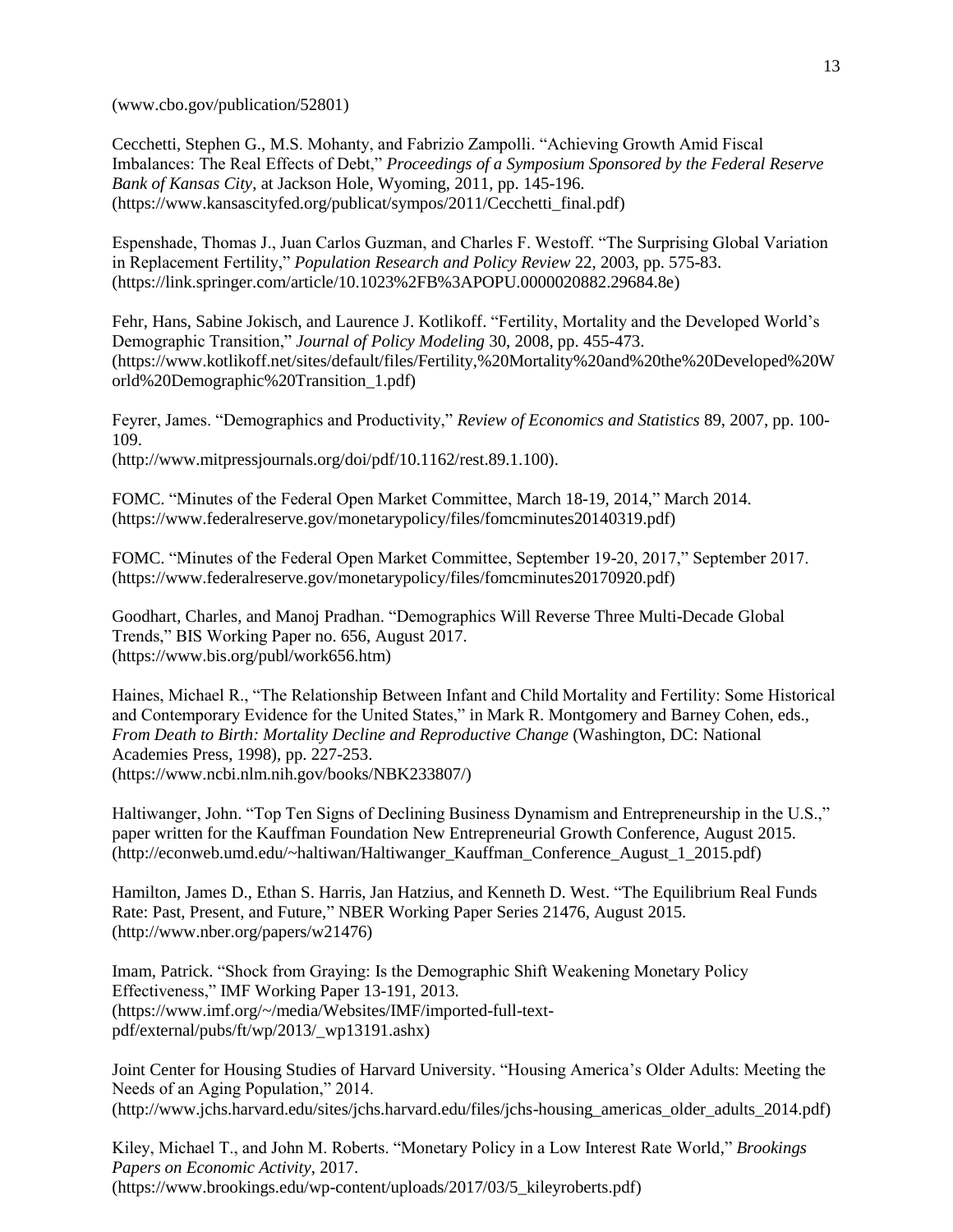Lee, Ronald. "The Demographic Transition: Three Centuries of Fundamental Change," *Journal of Economic Perspectives* 17(4), 2003, pp. 167-190. (https://www.aeaweb.org/articles?id=10.1257/089533003772034943)

National Research Council. *Aging and the Macroeconomy: Long-Term Implications of an Older Population*, Committee on the Long-Run Macroeconomic Effects of the Aging U.S. Population, Board on Mathematical Sciences and Their Applications, Division on Engineering and Physical Sciences, and Committee on Population, Division of Behavioral and Social Sciences and Education, Washington, D.C.: The National Academies Press, 2012.

(https://www.nap.edu/catalog/13465/aging-and-the-macroeconomy-long-term-implications-of-an-older)

OECD. *Ageing and Employment Policies – Statistics on average effective age of retirement*, Average effective age of retirement in 1970-2014 in OECD countries. (http://www.oecd.org/employment/ageingandemploymentpolicies.htm and http://www.oecd.org/els/emp/Summary\_1970%20values.xls)

Peng, Xizhe. "China's Demographic History and Future Challenges," *Science* 333, 2011, pp. 581-587. (https://www.researchgate.net/profile/Xizhe\_Peng/publication/51530365\_China%27s\_Demographic\_Hist ory\_and\_Future\_Challenges/links/559f59c208aeffab5687e54f.pdf)

Poterba, James M. "The Impact of Population Aging on Financial Markets," *Proceedings of a Symposium Sponsored by the Federal Reserve Bank of Kansas City*, at Jackson Hole, Wyoming, 2004, pp. 163-216. (https://www.kansascityfed.org/publicat/sympos/2004/pdf/Poterba2004.pdf)

Reinhart, Carmen M., and Kenneth S. Rogoff. "Growth in a Time of Debt," *American Economic Review* 100, 2010, pp. 573-578. (https://dash.harvard.edu/bitstream/handle/1/11129154/Reinhart\_Rogoff\_Growth\_in\_a\_Time\_of\_Debt\_2 010.pdf?sequence=1)

Skirbekk, Vegard. "Age and Productivity Capacity: Descriptions, Causes and Policy Options," *Ageing Horizons* 8, 2008, pp. 4-12. (http://pure.iiasa.ac.at/8588/1/ageing\_horizons\_8\_skirbekk\_ll.pdf)

Social Security Administration. *Annual Statistical Supplement to the Social Security Bulletin, 2016*. Table 6.B OASDI Benefits Awarded: Retired Workers, Table 6.B5 – Number, average age, and percentage distribution, by sex and age, selected years 1940-2015. (https://www.ssa.gov/policy/docs/statcomps/supplement/2016/ and https://www.ssa.gov/policy/docs/statcomps/supplement/2016/6b.pdf)

Tasci, Murat. "The Ins and Outs of Unemployment in the Long Run: Unemployment Flows and the Natural Rate," Federal Reserve Bank of Cleveland Working Paper 12-24, 2012. (https://www.clevelandfed.org/newsroom%20and%20events/publications/working%20papers/2012%20w orking%20papers/wp%201224%20the%20ins%20and%20outs%20of%20unemployment%20in%20the% 20long%20run%20unemployment%20flows%20and%20the%20natural%20rate)

United Nations, Department of Economic and Social Affairs, Population Division. *World Population Prospects: The 2017 Revision*, Volume II: Demographic Profiles, ST/ESA/SER.A/400, 2017. (https://esa.un.org/unpd/wpp/Publications/Files/WPP2017\_Volume-II-Demographic-Profiles.pdf and https://esa.un.org/unpd/wpp/)

U.S. Bureau of Labor Statistics, ["Economic Projections –](https://www.bls.gov/news.release/pdf/ecopro.pdf) 2016-26," October 24, 2017. (https://www.bls.gov/news.release/pdf/ecopro.pdf)